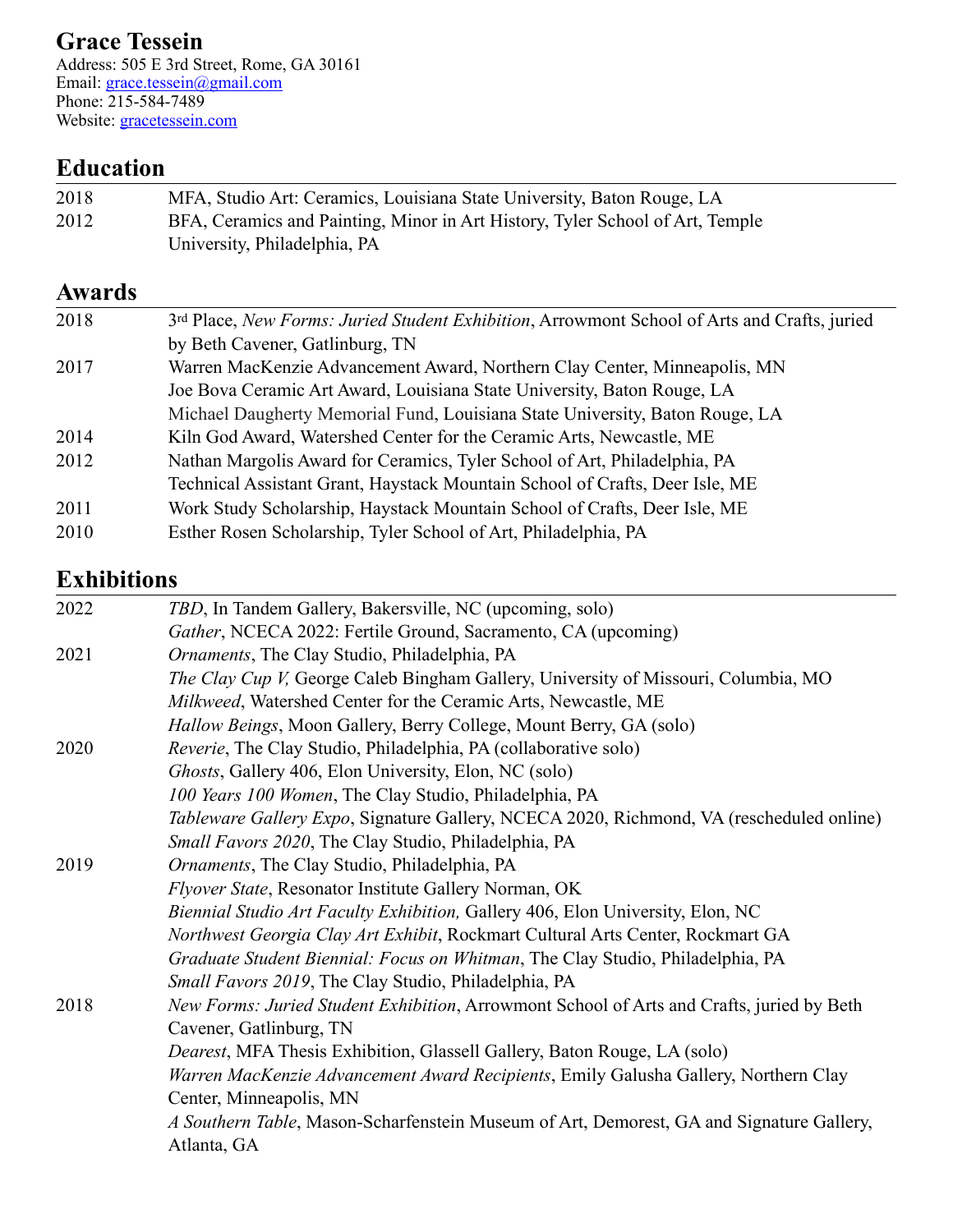| 2017 | <i>Passion Fruit</i> , Foster Gallery, Louisiana State University, Baton Rouge, LA                    |
|------|-------------------------------------------------------------------------------------------------------|
|      | Graduate Student Biannual, The Clay Studio, Philadelphia, PA                                          |
|      | MFA at LSU, Ameen Art Gallery, Nicholls State University, Thibodaux, LA                               |
| 2016 | <i>LARK</i> , Union Gallery, Louisiana State University, Baton Rouge, LA                              |
| 2015 | Graduate Exhibition, Foster Gallery, Louisiana State University, Baton Rouge, LA                      |
| 2014 | Our Community IV, The Clay Studio, Philadelphia, PA                                                   |
| 2013 | <i>Ornament</i> , The Clay Studio, Philadelphia, PA                                                   |
|      | Small Favors VIII, The Clay Studio, Philadelphia, PA                                                  |
|      | Our Community III, The Clay Studio, Philadelphia, PA                                                  |
| 2012 | Big and Little, Napoleon Gallery, Philadelphia, PA                                                    |
|      | <i>Faculty and Technical Assistants Exhibition, Haystack Mountain School of Crafts, Deer Isle, ME</i> |
|      | Work Exchange Exhibition, Reed/Smith Gallery, The Clay Studio, Philadelphia, PA                       |
|      | NASAD Student Show, Tyler School of Art, Philadelphia, PA                                             |
|      | Our Community II, The Clay Studio, Philadelphia, PA                                                   |
| 2011 | <i>MADE</i> , New Hope Arts, New Hope, PA                                                             |
|      | My Sentiments are as Light and Fragile as Soap Bubbles, BFA Thesis Show (solo), Stella Elkins         |
|      | Tyler Gallery, Tyler School of Art, Philadelphia, PA                                                  |
|      | <i>Annual Student Exhibition</i> (Juried), Tyler School of Art, Philadelphia, PA                      |
| 2010 | <i>Student Exhibition</i> (Juried), Temple University Rome, Rome, Italy                               |
|      | Collettiva Pittorica, Circolo degli Artisti, Rome, Italy                                              |
|      |                                                                                                       |

# **Professional Experience**

| 2022      | <b>Instructor:</b> Art Appreciation                                                     |
|-----------|-----------------------------------------------------------------------------------------|
|           | Georgia Highlands College, Dallas, GA                                                   |
| 2021      | Salad Days Artist in Residence                                                          |
|           | • Watershed Center for the Ceramic Arts, Newcastle, ME                                  |
| 2019-2020 | Assistant Professor and Artist-in-Residence: Ceramics I, Ceramics II, Advanced Projects |
|           | in Ceramics, Approaches to Sculpture                                                    |
|           | Elon University, Elon, NC                                                               |
| 2019      | <b>Instructor:</b> Art Appreciation                                                     |
|           | Georgia Highlands College, Dallas and Douglasville, GA                                  |
| 2017-2018 | Teacher of Record: Beginning Handbuilding, Beginning Wheel                              |
|           | Louisiana State University, Baton Rouge, LA                                             |
| 2016      | Child/Parent Clay Class Instructor                                                      |
|           | Southern Pottery, Baton Rouge, LA                                                       |
| 2015-2016 | Teaching Assistant: Beginning Handbuilding                                              |
|           | Louisiana State University, Baton Rouge, LA                                             |
| 2015-2017 | Graduate Assistant: Teaching Assistant in Ceramics and Graphic Design Assistant at LSU  |
|           | Discover                                                                                |
|           | Louisiana State University, Baton Rouge, LA                                             |
| 2014-2015 | Museum Assistant/Membership Coordinator                                                 |
|           | Alfred Ceramic Art Museum, Alfred University, Alfred, NY                                |
| 2014-2015 | Studio Assistant - Andrea and John Gill, Walter McConnell, and Kala Stein<br>Alfred, NY |
| 2013-2014 | Education Assistant, Gallery Assistant, and Teaching Artist                             |
|           | The Clay Studio, Philadelphia, PA                                                       |